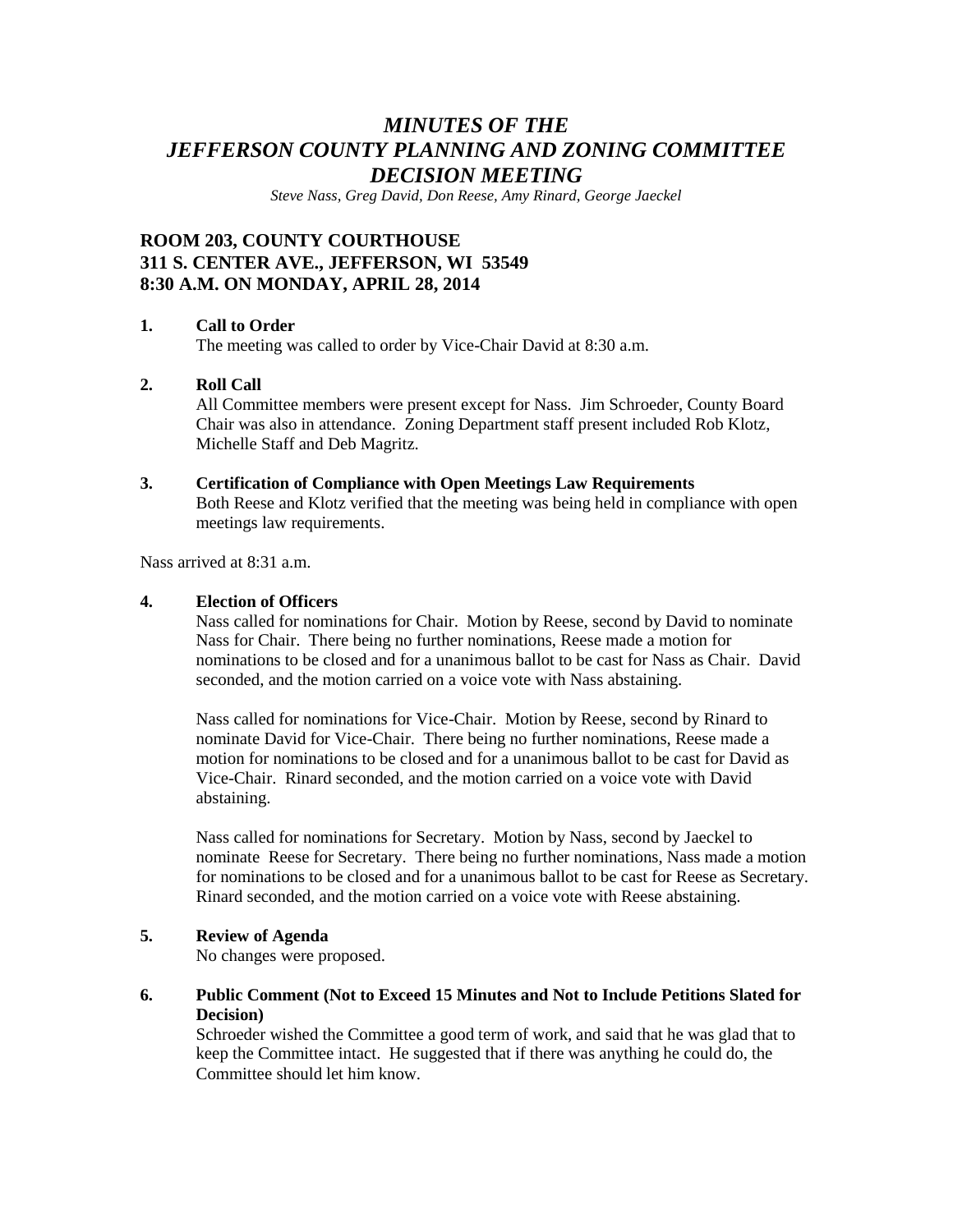# **7. Communications**

The only communication was from Andy Erdman, letting the Committee know that he would not be present at this meeting.

#### **8. Approval of March 31, April 14 and April 17, 2014 Meeting Minutes**

Motion by Reese, second by Jaeckel to approve the March 31 minutes as printed. Motion carried on a voice vote with no objection. Motion by David, second by Rinard to approve the April 14 minutes as printed. Motion carried on a voice vote with no objection. Motion by Jaeckel, second by David to approve the April 17 minutes as printed. Motion carried on a voice vote with no objection.

**9. Monthly Financial Report for Land Information Office – Andy Erdman** Erdman was absent, but his report had previously been emailed to Committee members.

#### **10. Monthly Financial Report for Zoning – Rob Klotz** Klotz noted that Zoning revenues were down \$6,000 from this date in 2013.

**11. Request for Modification of Approval for Petition R3148A-06 along Church Drive in the Town of Milford – Scott Thomas**

Klotz first explained, and then Thomas explained his request. Motion by Reese, second by Jaeckel to approve moving the lot 50 feet to the east to keep it on the west edge of the trees and out of the field area. Motion carried on a voice vote with no objection.

# *PLEASE SEE INDIVIDUAL FILES FOR A COMPLETE RECORD OF THE FOLLOWING DECISIONS:*

**12. Decisions on Petitions Presented in Public Hearing on April 17, 2014: APPROVE WITH CONDITIONS** R3724A-14 on a motion by Reese, second by David; **APPROVE WITH CONDITIONS** CU1776-14 on a motion by Reese, second by David; **APPROVE WITH CONDITIONS** R3712A-14 on a motion by Reese, second by Jaeckel for Tim & Christine Riedel, Town of Palmyra. All motions carried on voice votes with no objection.

**APPROVE WITH CONDITIONS** R3713A-14 – Kathy Zimmerman/Ardis Eilenfeldt Trust Property, Mansfield Road, Town of Aztalan on a motion by Jaeckel, second by David. Motion carried on a voice vote with no objection.

**APPROVE WITH CONDITIONS** R3714A-14 – Kathy Zimmerman/Ardis Eilenfeldt Trust Property, Harvey Road, Town of Aztalan on a motion by Nass, second by Reese. Motion carried on a voice vote with no objection.

**APPROVE WITH CONDITIONS** R3715A-14 – Ronald Drost/William & Shirley McCormick Property & Ronald Drost Property on a motion by Reese, second by Jaeckel. Motion carried on a voice vote with no objection.

**APPROVE WITH CONDITIONS** R3716A-14 – Lorraine Knaack, Town of Farmington on a motion by Jaeckel, second by David. Motion carried on a voice vote with no objection.

**APPROVE WITH CONDITIONS** R3717A-14 – Keith Moritz/Pond Hill Dairy LP, Town of Koshkonong on a motion by Nass, second by David. Motion carried on a voice vote with no objection.

**APPROVE WITH CONDITIONS** R3718A-14 – Matt Workman/Micheal & Pamela Ziarnick Property & Matthew Workman Property, Town of Lake Mills on a motion by Nass, second by David. Motion carried on a voice vote with no objection.